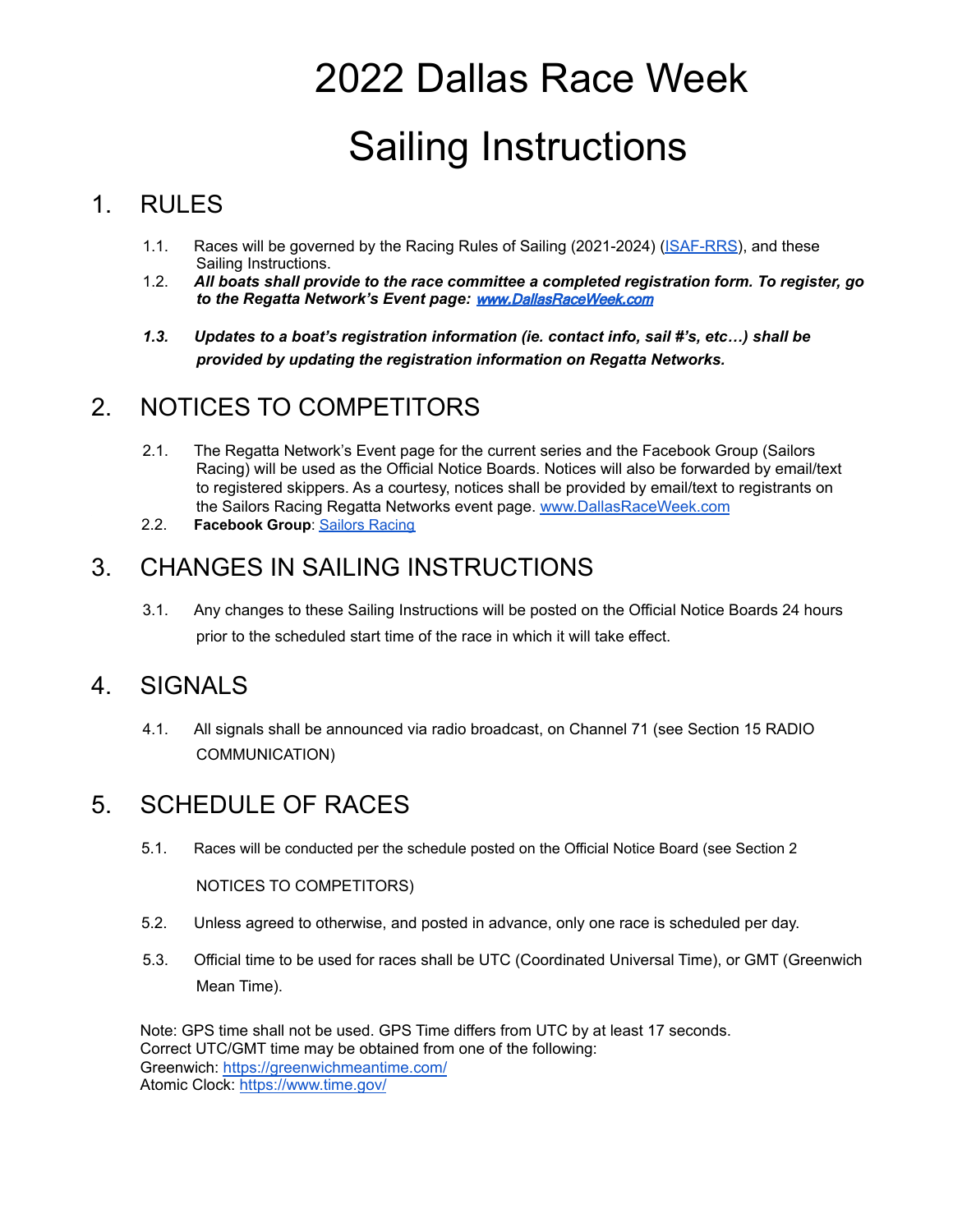#### 6. CLASS FLAGS

- 6.1. The fleets designated for each sailing series will be as follows:
	- "A" AUX boats with PHRF Base Rating less than 121
	- "B" AUX boats with PHRF Base Rating greater than or equal to 121 and less than 211
	- "C" AUX boats with PHRF Base Rating greater than or equal to 211
	- "D" AUX boats with Displacement over 6,500 pounds.
- 6.2. A boat that classifies for the "D" AUX fleet may instead race a series with the fleet designated by their PHRF rating (A,B, or C).

#### 6.2.1. *Displacement fleet Boats declaring that they wish to sail in the fleet designated by their PHRF rating (A, B, or C) shall notify the scorer prior to the beginning of each series, and shall sail the entire series in that fleet.*

- 6.3. There WILL NOT BE a separate fleet designation for the "Main and Jib" boats. "Main and Jib" boats will sail in the fleet designated by Sections 6.1 and 6.2.
- 6.3.1. *There WILL NOT BE a separate fleet designation for the "Main and Jib" boats. "Main and Jib" boats will sail in the fleet designated by their handicap, adjusted to the Main and Jib rating, per the Lakewide PHRF Handicap System.*
- 6.4. The Race Committee shall not add any additional fleets to any race or series without prior approval.
- 6.5. Pursuit Starts will be used.

#### 7. RACING AREA

7.1. The racing area is on Lake Ray Hubbard, South of Interstate 30 (see Appendix 2: Map - Lake Marks)

#### 8. THE COURSE

- 8.1. The course to be sailed will be designated and announced by the race committee prior to the start of the day's race.
- 8.2. Leave all marks to Port, except as prescribed by the Race Committee

#### 9. MARKS

- 9.1. The marks of the course will be temporary marks consisting of Orange Spheres, White Sphere, and Yellow Cans, as well as the permanent marks/buoys of the lake, as described in Appendix A.
	- 9.1.1. Each of the permanent marks has been marked with an alpha or numeric designation as shown on the map. GPS coordinates for each of these marks are provided. See Appendix 2: Locations - Lake Marks

d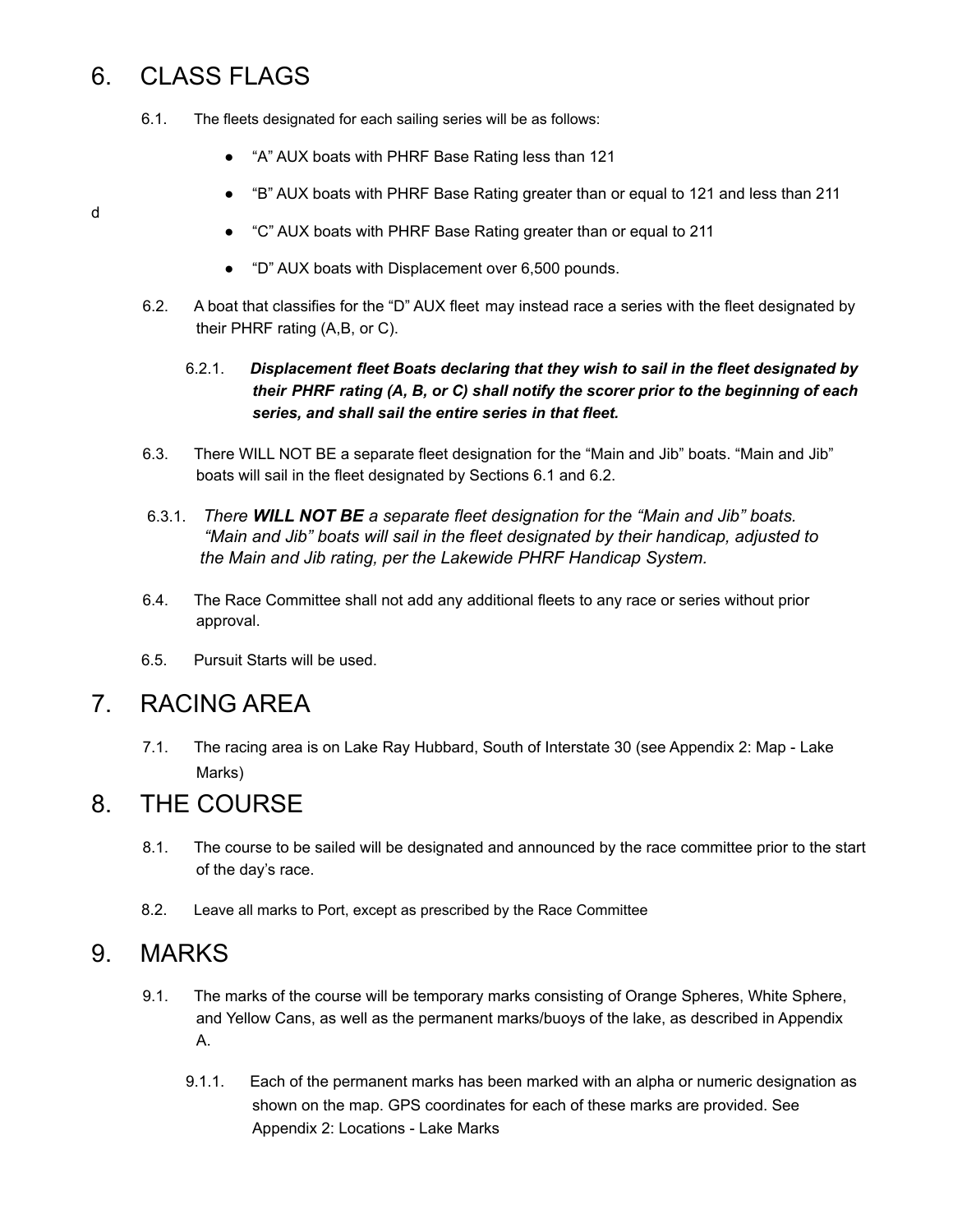#### 10. THE START

- 10.1. Abandoning a Race
	- 10.1.1. A race will not be abandoned until after its official warning time, unless at the discretion of the Race Committee.
	- 10.1.2. In the event of forecasted unfavorable conditions, the Race Committee (utilizing Go/No Go reference data) shall notify all racers that the day's race will be abandoned, but shall not make this notification more than 24 hours prior to a day's race.
	- 10.1.3. Abandonment more than 3 hours prior to a day's race will be posted on the Official Notice Board (See 2 - Notices to Competitors)
- 10.2. All boats shall endeavor to check-in at the Race Committee boat prior to the warning signal of each day's race. Check-in may be done via radio communication with the race committee at least 5 minutes prior to the warning signal of the day's race. The Race Committee, at its discretion, may waive this requirement for a day's race.
- 10.3. The starting line will be between the Race Committee boat and permanent mark "0".
- 10.4. There shall be no time limit for a boat to start after her posted starting time. This changes rule A4.

#### 11. THE FINISH

- 11.1. The finish line will be between the Race Committee boat and a temporary mark "hippity hop".
- 11.2. The Race Committee shall finish the boats racing as the leading most part of the boat crosses the finish line.
- 11.3. All boats racing, retiring early (not intending to finish), shall notify the Race Committee at its earliest convenience. (See section 16 Safety).

#### 12. CHANGE OF COURSE AFTER THE START

12.1. There shall be no change of course after the start.

#### 13. TIME LIMIT

13.1. The time limit for the first boat to finish a race will be 90 minutes (1 1/2 hours) from the start. Any boat not finishing within 120 minutes (2 hours) of the start will be scored DNF.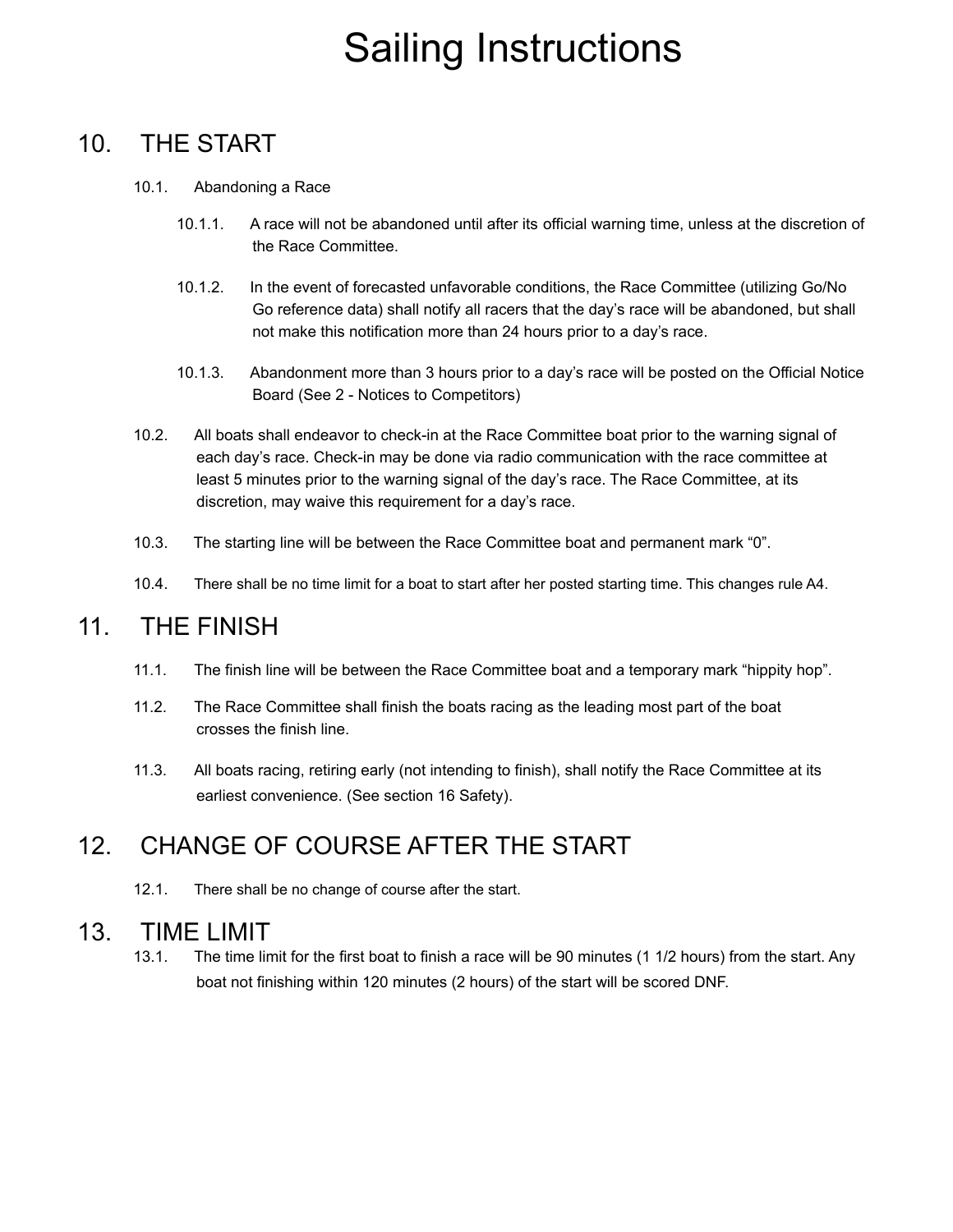#### 14. SCORING

- 14.1. The Low-Point Scoring System, rule A2 will apply.
- 14.2. There will be no throw-outs.
- 14.3. Boats scored as DNS, OCS, DNF, or DSQ shall be scored points for the finishing place, one more than the number of boats participating in the day's race. (DNS shall only be scored for those boats that endeavored to come to the starting area).
- 14.4. Boats scored as DNC shall be scored points for the finishing place, one more than the number of boats registered in her fleet for the series.
- 14.5 Scores will be recorded by fleet and overall finish
- 14.6 Protests Rule 61 Appendix T is in effect. Protests shall be resolved during the race if at all possible. Corinthian [gentlemen] sailing is the goal of Dallas Race Week.

#### 15. RADIO COMMUNICATION

- 15.1. The race committee will monitor VHF channels 16 and 71. All communications with the race committee should be done on channel 71, or by check-in. All communications after the start of the race should be made via VHF radio so that the information is shared by all competitors. After acknowledged contact on VHF channel 16, the race committee will direct the hailing boat to switch to channel 71.
	- 15.1.1. In case of an emergency, a vessel in distress should hail on Marine VHF channel 16. If unable to make contact with the appropriate authorities or Race Committee, consider attempting to hail Race Committee on channel 71 and channel 16. Repeat sequence as necessary.
- 15.2. Radio communications with the race committee during the starting sequence is discouraged, and will only be answered at the discretion of the race committee, or in the event of an emergency.
- 15.3. The race committee will endeavor to hail individual recalls. Hails will also be broadcast on VHF channel 71.

**NOTE: DON'T FORGET to bring your VHF RADIO**. Race Committee will use channel 71 to radio information to the competitors before and during the start sequence. Race Committee will radio the fleet on channel 71 as to the course for the day's race. Also, monitor channel 71 for course changes, and as a means to "stay connected" to the fleet during the race, and in case any boat radios a distress message. If you do not have a working VHF radio, arrive early enough to check in with the Race Committee to receive the course.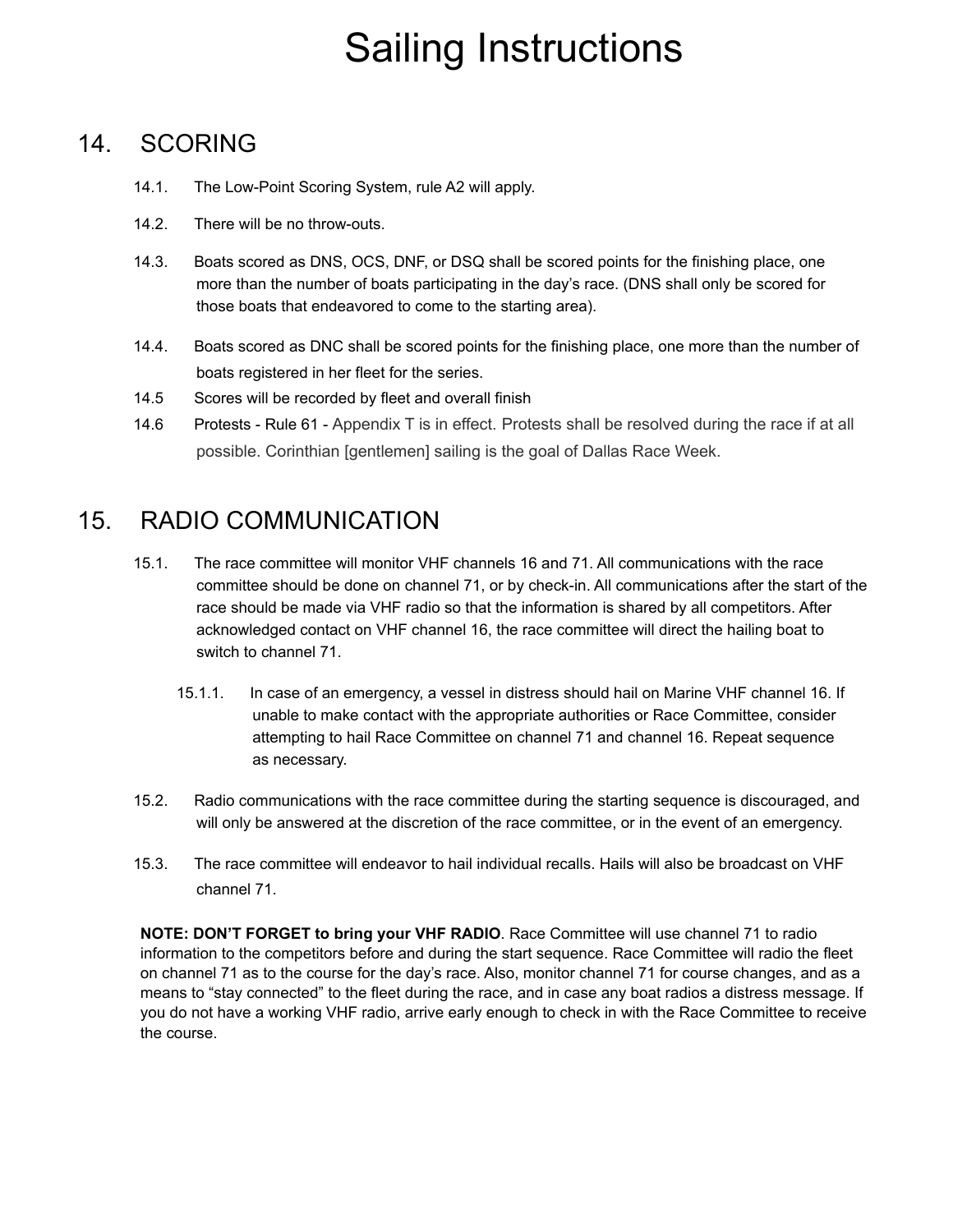### 16. SAFETY, ASSUMPTION OF RISK AND RELEASE

- 16.1. It shall be the sole responsibility of each yacht to decide whether or not to start or continue a race.
- 16.2. All boats participating are asked to check in with the committee boat prior to the Warning signals of each race.
- 16.3. A yacht that retires from a race shall attempt to notify the race committee before leaving the course area. See 15 Radio Communications.
- 16.4. Competitors participate in each racing series entirely at their own risk. See Racing Rules of Sailing (2017-2020) rule 4, Decision to Race. The organizing authority will not accept liability for material damage or personal injury or death sustained in conjunction with, or prior to, during or after the racing.
- 16.5. To the fullest extent permitted by law, participants waive any rights they may have to sue the race organizers (organizing authority, race committee, protest committee, host club, sponsors, or any other organization or official) involved with the event with respect to personal injury or property damage suffered by the participant or their crew as a result of participation in this event and release the race organizers from any liability for such injury or damage.
- 16.6. Other Misc. Safety Information:

**BE AWARE: All competing boats should already have an emergency plan in place to immediately retrieve a crew person who inadvertently falls overboard. All boats within close proximity to this type of emergency should be prepared to render aid.**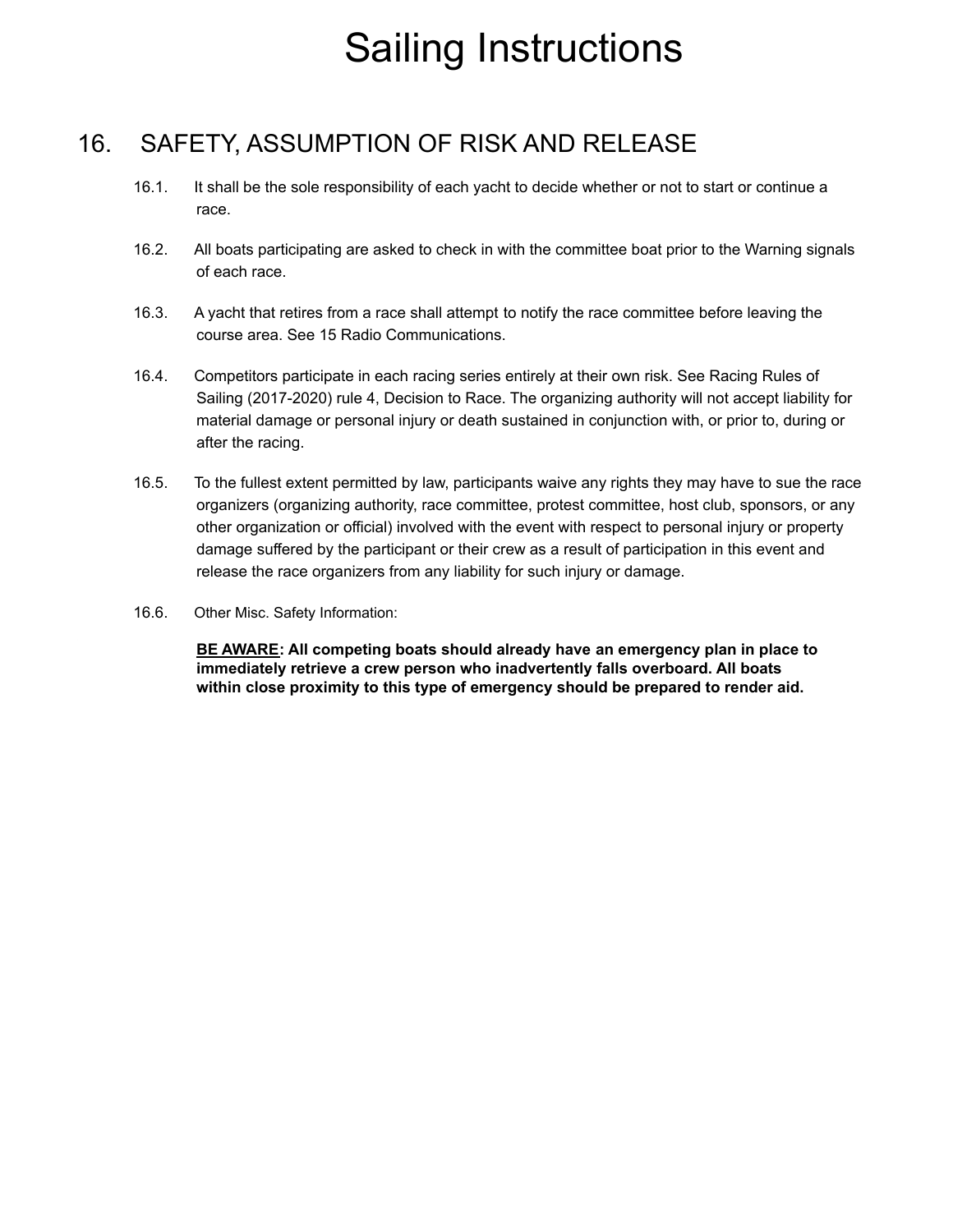Appendix 1: Map - Lake Marks

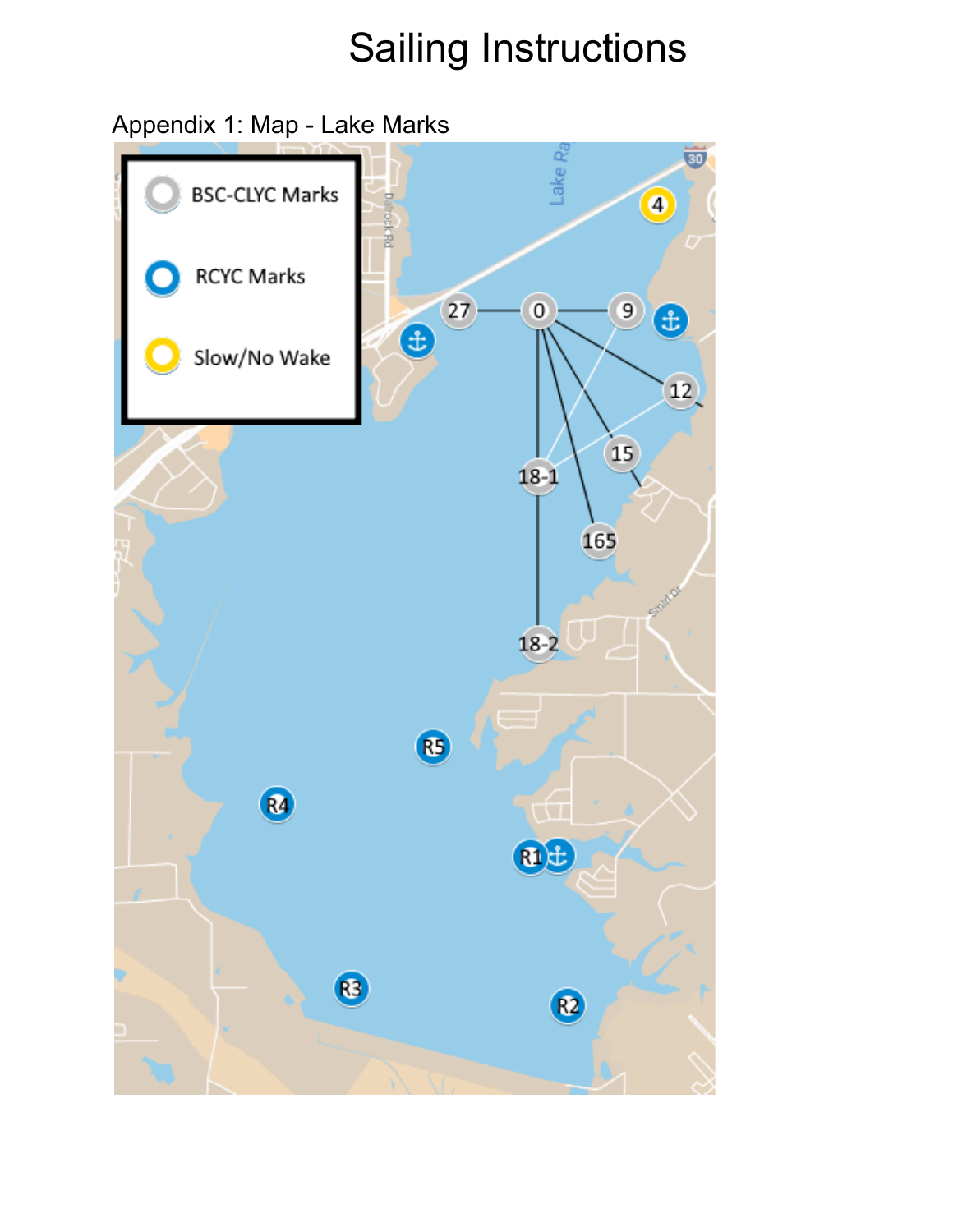#### Appendix 2: Locations - Lake Marks

Notes:

- 1. All numeric mark designations represent the compass bearing to the mark from mark "0"(zero), divided by 10. The third digit of a mark designation represents the distance to the mark from mark "0"(zero).
- 2. Mark "N4" is the **fourth**mark from the north short of Interstate 30, near The Harbor. Coordinates to this mark in the chart below are an approximate location, to be used as a guide only.

3.

L

|          |                |                         | O          |            |                       |             |             |             |                     |             |                     |                       |             |                |             |                |             |                     |
|----------|----------------|-------------------------|------------|------------|-----------------------|-------------|-------------|-------------|---------------------|-------------|---------------------|-----------------------|-------------|----------------|-------------|----------------|-------------|---------------------|
|          | Mark           | <b>Description</b>      | Latitude   | Longitude  | 0                     | 4           | 9           | 12          | 15                  | 165         | $18-1$              | $18-2$                | 27          | R <sub>1</sub> | R2          | R <sub>3</sub> | R4          | R5                  |
| mol<br>⊥ | 0              | Start                   | 32N 52.688 | 96W 30.018 |                       | 048<br>0.97 | 090<br>0.52 | 120<br>0.99 | 150<br>$\mathbf{1}$ | 165<br>1.44 | 180<br>1            | 180<br>$\overline{2}$ | 270<br>0.49 | 181<br>3.31    | 178<br>4.21 | 195<br>4.26    | 208<br>3.38 | 194<br>2.72         |
|          | 4              | The Harbor              | 32N 53.332 | 96W 29.161 | 228<br>0.97           |             | 197<br>0.68 | 173<br>1.14 | 188<br>1.53         | 190<br>2.07 | 204<br>1.8          | 195<br>2.74           | 242<br>1.37 | 191<br>4.03    | 186<br>4.88 | 201<br>5.1     | 212<br>4.3  | 203<br>3.56         |
|          | 9              | Chandlers-North         | 32N 52.686 | 96W 29.394 | 270<br>0.52           | 017<br>0.68 |             | 146<br>0.59 | 181<br>0.87         | 187<br>1.4  | 208<br>1.13         | 195<br>2.07           | 270<br>1.01 | 190<br>3.36    | 185<br>4.22 | 202<br>4.43    | 215<br>3.66 | 204<br>2.88         |
|          | 12             | Chandlers-South         | 32N 52.2   | 96W 29     | 300<br>0.99           | 353<br>1.14 | 326<br>0.59 |             | 223<br>0.52         | 209<br>1.03 | 239<br>$\mathbf{1}$ | 210<br>1.74           | 290<br>1.43 | 198<br>2.96    | 190<br>3.78 | 209<br>4.13    | 224<br>3.49 | 215<br>2.62         |
|          | 15             | Mahria Bay              | 32N 51.82  | 96W 29.42  | 330<br>1              | 008<br>1.53 | 001<br>0.87 | 043<br>0.52 |                     | 195<br>0.54 | 255<br>0.52         | 204<br>1.24           | 311<br>1.32 | 193<br>2.5     | 186<br>3.36 | 207<br>3.63    | 225<br>2.97 | 213<br>2.11         |
|          | 165            | <b>Heath Inlet</b>      | 32N 51.295 | 96W 29.585 | 345<br>1.44           | 010<br>2.07 | 007<br>1.4  | 028<br>1.03 | 015<br>0.54         |             | 317<br>0.53         | 211<br>0.71           | 329<br>1.63 | 192<br>1.96    | 184<br>2.82 | 209<br>3.1     | 231<br>2.52 | 219<br>1.6          |
|          | 18-1           | South, 1 mile           | 32N 51.685 | 96W 30.018 | 000<br>1              | 024<br>1.8  | 028<br>1.13 | 059<br>1    | 075<br>0.52         | 137<br>0.53 |                     | 180<br>1              | 334<br>1.12 | 181<br>2.3     | 177<br>3.21 | 200<br>3.3     | 219<br>2.54 | 201<br>1.76         |
|          | $18 - 2$       | South, 2 miles          | 32N 50.69  | 96W 30.018 | 000<br>$\overline{2}$ | 015<br>2.74 | 015<br>2.07 | 030<br>1.74 | 024<br>1.24         | 031<br>0.71 | 000<br>1            |                       | 346<br>2.06 | 182<br>1.31    | 176<br>2.21 | 208<br>2.39    | 238<br>1.87 | 225<br>0.91         |
|          | 27             | Bayside Marina          | 32N 52.688 | 96W 30.599 | 090<br>0.49           | 062<br>1.37 | 090<br>1.01 | 110<br>1.43 | 131<br>1.32         | 149<br>1.63 | 154<br>1.12         | 166<br>2.06           |             | 173<br>3.34    | 171<br>4.26 | 189<br>4.16    | 200<br>3.18 | 183<br>2.64         |
|          | R1             | <b>RCYC Club</b>        | 32N 49.383 | 96W 30.083 | 001<br>3.31           | 011<br>4.03 | 010<br>3.36 | 018<br>2.96 | 013<br>2.5          | 012<br>1.96 | 001<br>2.3          | 002<br>1.31           | 353<br>3.34 |                | 166<br>0.93 | 233<br>1.34    | 282<br>1.56 | 319<br>0.89         |
|          | R <sub>2</sub> | <b>RCYC Heath</b>       | 32N 48.483 | 96W 29.817 | 358<br>4.21           | 006<br>4.88 | 005<br>4.22 | 010<br>3.78 | 006<br>3.36         | 004<br>2.82 | 357<br>3.21         | 356<br>2.21           | 351<br>4.26 | 346<br>0.93    |             | 274<br>1.31    | 305<br>2.13 | 333<br>1.77         |
|          | R <sub>3</sub> | <b>RCYC Sunnyvale</b>   | 32N 48.583 | 96W 31.367 | 015<br>4.26           | 021<br>5.1  | 022<br>4.43 | 029<br>4.13 | 027<br>3.63         | 029<br>3.1  | 020<br>3.3          | 028<br>2.39           | 009<br>4.16 | 053<br>1.34    | 094<br>1.31 |                | 338<br>1.2  | 018<br>1.55         |
|          | R4             | <b>RCYC Power Plant</b> | 32N 49.7   | 96W 31.9   | 028<br>3.38           | 032<br>4.3  | 035<br>3.66 | 044<br>3.49 | 044<br>2.97         | 051<br>2.52 | 039<br>2.54         | 058<br>1.87           | 020<br>3.18 | 102<br>1.56    | 125<br>2.13 | 158<br>1.2     |             | 070<br>$\mathbf{1}$ |
|          | R <sub>5</sub> | <b>RCYC Terry Point</b> | 32N 50.05  | 96W 30.783 | 014<br>2.72           | 023<br>3.56 | 024<br>2.88 | 035<br>2.62 | 033<br>2.11         | 039<br>1.6  | 021<br>1.76         | 045<br>0.91           | 003<br>2.64 | 139<br>0.89    | 153<br>1.77 | 198<br>1.55    | 250<br>1    |                     |

Distances are in nautical miles

Note: Mark 4 is the 4th buoy from I-30, off the north shore of The Harbor. Coordinates for Mark 4 are approximate